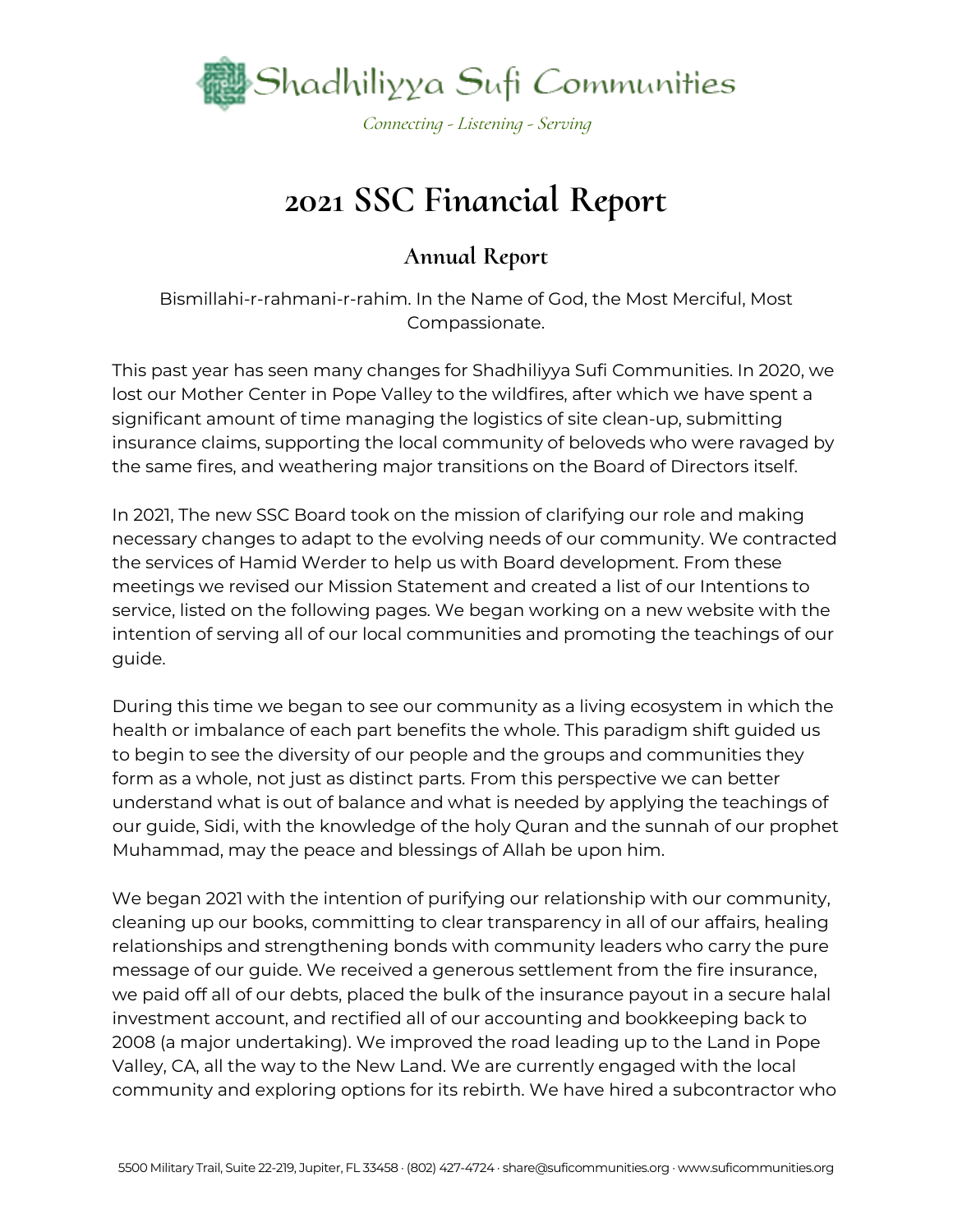

meets our administrative and financial needs and an independent bookkeeper and an accountant to keep our financial books up to date and audit-ready, insha'allah.

Now we are debt free, we have a new website (another major undertaking), and we have a clear vision of our commitment to our community moving forward. We are committed to keeping the money from the insurance payout invested and untouched until we have clarity for its best use.

Moving forward in 2022 we are committed to doing our part in establishing harmony, security, and hope within our Shadhiliyya Sufi Community ecosystem, insha'allah. Our intention is to continue transforming and healing our ecosystem until every beloved feels like they belong and that they have a unique place, where the ground is held in love and given safety and room to blossom. Insha'allah, this ecosystem will fully become a place of attraction and hope, where we are all brothers and sisters support one another and are all equal, regardless of rank or station. Insha'allah, it will fully become a place where our guide's teachings are actualized and applied and people are happy with hearts full of love and contentment and politeness, without any fear, only Love and increased proximity to our Lord and Sustainer. Amin.

With love and deep gratitude,

Abdul Latif Howard Chairman of the Board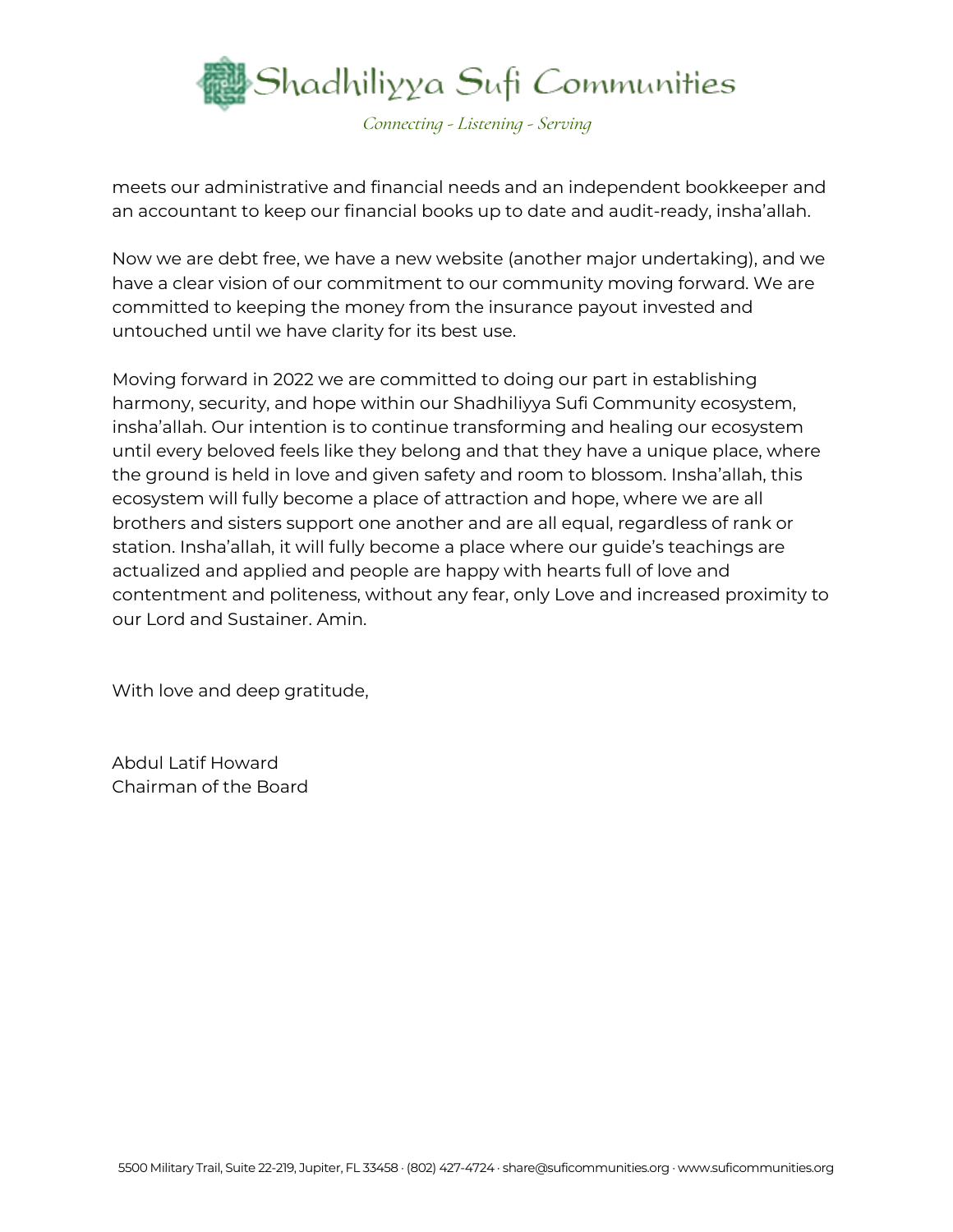

## .**SSC's Purpose, Mission & Commitment to Service**

### **Why We Are Here**

We at SSC are driven by the taste of the Love each of us has experienced. This taste of pure Devine Love that our guide Shaykh Sa'id Muhammad al-Jamal ar-Rifa'I ash-Shadhili spoke about has compelled us into service. Service to the Source of this Love, watering the tree of this love and sharing the fruits of this tree. We long to see and hear the hearts of others opening to receive and be transformed by this Love for themselves and we wish to live in and support holy communities where this eternal Divine love is its foundation.

### **Mission**

To preserve and share the pure teachings of our guide Shaykh Sa'id Muhammad al-Jamal ar-Rifa'i ash-Shadhili. To care for and support the hearts of his students and the holy communities they build. To support and encourage their gathering and their continuing to walk with these teachings. To ensure that the legacy of our guide and his teachings are made available to future generations. To spread his message of peace, love, mercy, justice and freedom to all people without separation.

### **Intentions and Commitment to Service**

- **We serve Allah by caring for the community of beloveds whom He has gathered through the spirit of our guide**, fostering connections, listening to their hearts and responding to their needs as community facilitators and caretakers who honor our guide's message and fear only Allah.
- **We are a welcoming doorway for new students** who continue to be drawn by Sidi's spirit into the love of God, who are seeking the knowledge of Shadhiliyya Sufism as transmitted and revealed to us by our guide Sidi. For all students, we are committed to preserving and sharing this pure legacy and message of our guide that is kept in his books, recordings, and the hearts of his students.
- **We are a communications and support hub that serves the students of our guide**, weaving our communities and groups together as one heart and one united family, promoting collaboration and unity, forgiveness and healing, respect and appreciation for all.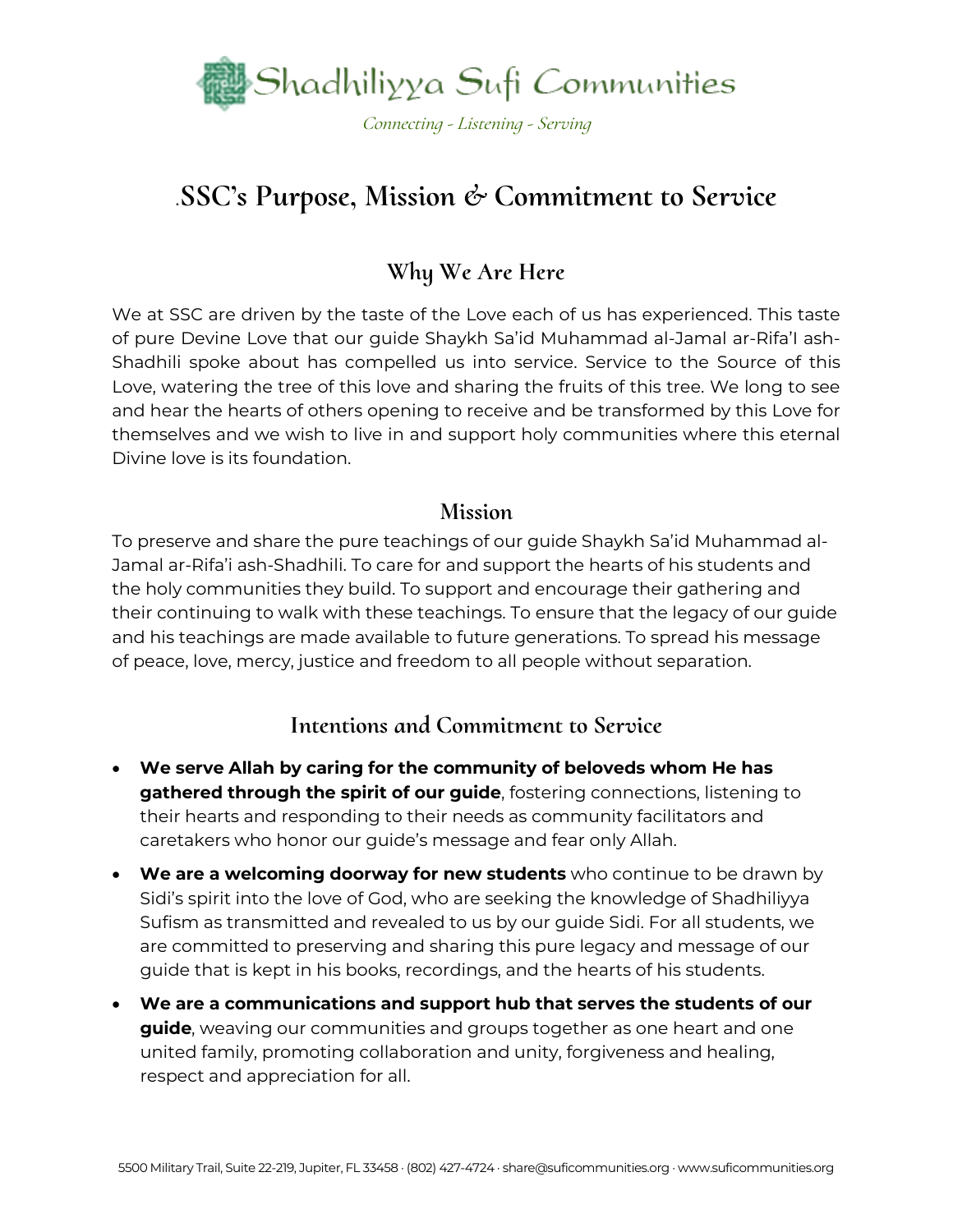

- **We provide opportunities to gather for worship, healing, and deepening our understanding of the teachings**, for all those called by Allah and Sidi's spirit to taste and to walk in the Shadhiliyya Sufi way.
- **We encourage and support beloveds with their walking** within community as they travel by the Grace of Allah through the stations of the path, seeking truth, knowledge and healing on their journey out of fear and into the love of God, surrendering, moving closer into unity and arrival at the door of their Lord and Sustainer.
- **We will seek counsel and guidance from the teachings of our guide Sidi, the holy Qur'an, the Sunnah of the Prophet Muhammad**, peace and blessings be upon him, and the Murshids and elders of our community.
- **We recognize that any good that comes from our service is by Allah alone and that we have no power or authority beyond what He has already ordained. We offer ourselves in service to His creation expecting no reward other than His pleasure. We are His servants and He alone guides us and we will turn to Him in repentance and seek His forgiveness for any errors we may make in our attempts to serve. Amin.**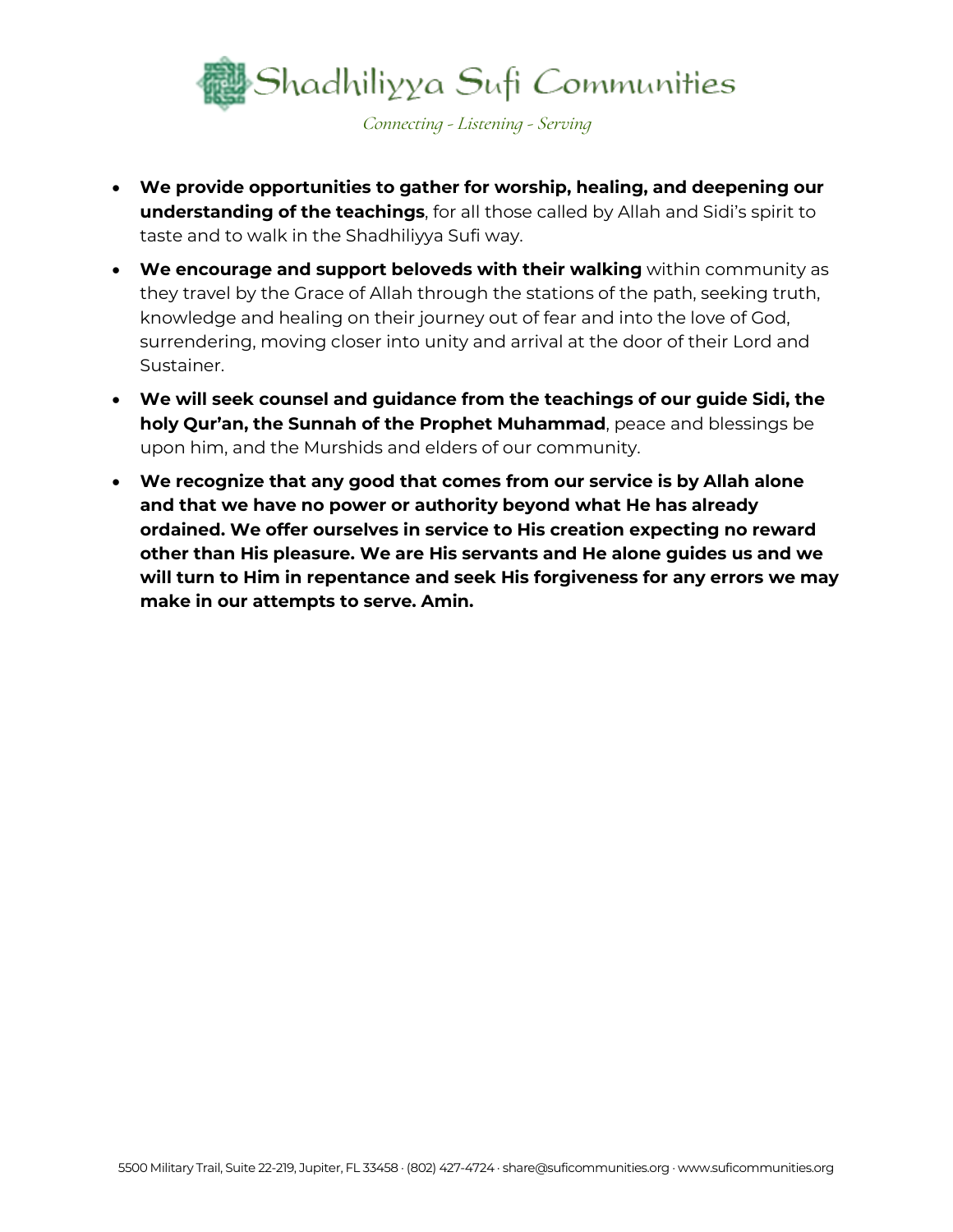

# **2021 Offerings**

## **Beloveds In Need Program**

Our Beloveds In Need program offers financial assistance to community members in crisis. **In 2022 we were able to give \$118,608 to community members in the U.S. who were in financial crisis, which is an approximate 15% increase from 2020.** What a blessing! We also expanded the emotional and spiritual support we offer beloveds in these situations, as well. We are so grateful to Allah for all that He gives us.

## **Jerusalem Projects**

SSC was blessed in our second year of receiving your donations to support Sidi's legacy projects in Jerusalem. **We were able to send \$371,352 to Jerusalem to support beloveds in need there, an approximate 7% increase from 2020.** While we experienced some struggles in the process, in the end it was a blessing because it led to the development of a better system of serving Allah in this way.

## **By-Donation Online Programs**

**In 2021 we offered over 100 online classes accessible through Zoom, alhamdulillah!** Many of these classes center around the holy month of Ramadan, may Allah help us all to reach it, and other holy days. The everpopular Mercy Circle, an ongoing group that runs twice a month, continues to thrive with new guest speakers each month**. In 2021 we were able to add several new ongoing classes to enrich and support your spiritual growth and transformation, including The Voice of Peace and Knowing the Names of Allah.** All of our programs are always by-donation, which means you offer the donation you can afford in gratitude for what you receive, insha'allah.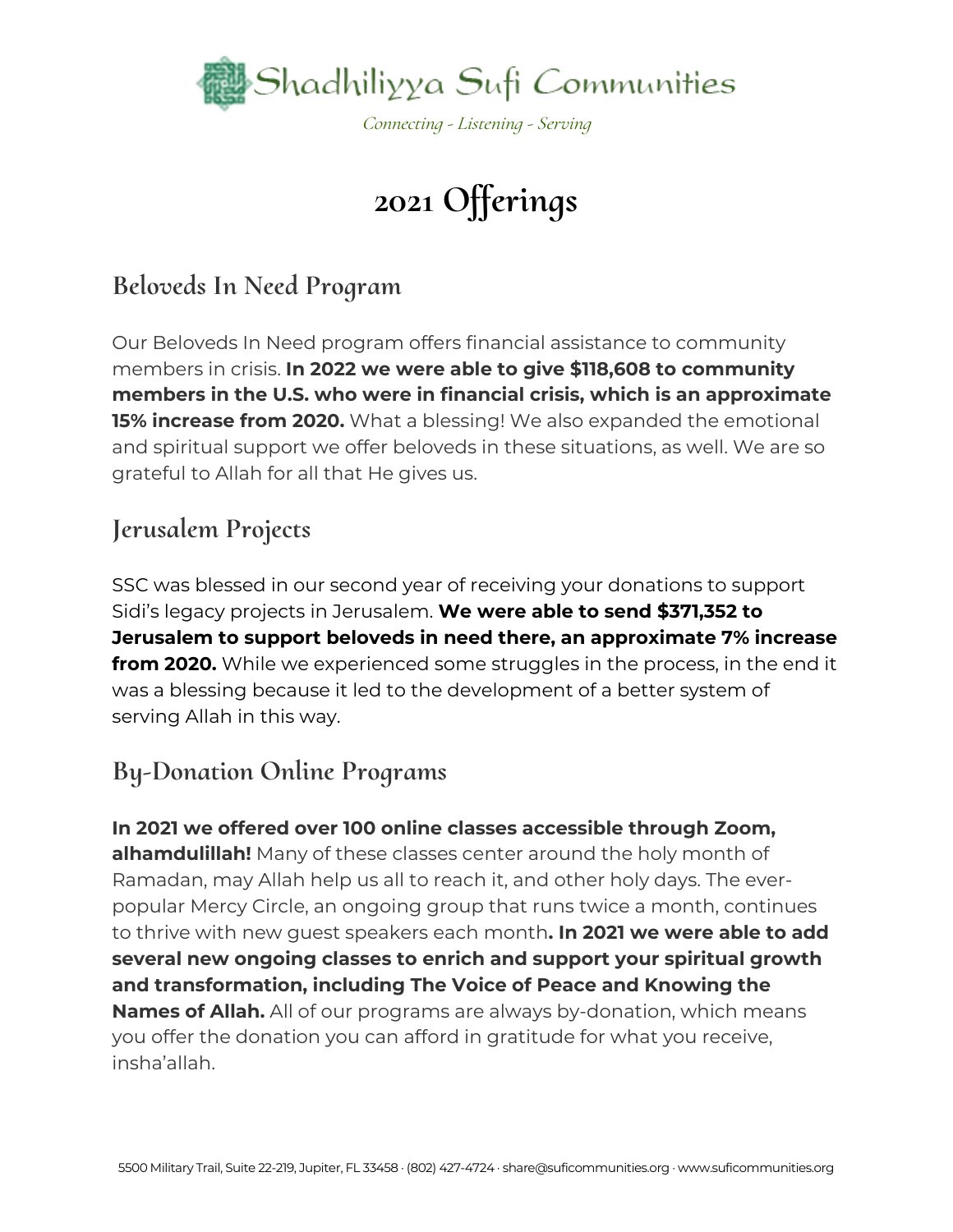

## **Financial Highlights & Lowlights**

On December 31, 2021, we had \$1,983,291.37 invested in Azzad Asset Management and a total of \$129,613.61 in our checking and savings accounts.

### **Investing in the Future**

SSC received \$2,787,837 as compensation for the fire damage, some of which was spent in 2020 on the mortgage. This money has allowed us to accomplish several major projects in 2021, including:

- We cleaned up the damage created by the fire and fixed the road leading from Pope Canyon Road to the former buildings (\$404,080).
- We cleaned up accounting missteps (\$39,430).
- We invested in a strong foundation for the future by investing in technology, board development, and people who will help us fulfill our mission (\$106,000).
- We made a plan to retire the debt we owed to the Mortgage Circle.

## **Fundraising Shortfalls**

In 2021 our operating costs exceeded the donations we received for this purpose and we paid the shortfall with insurance money. In 2021 our monthly donations averaged \$5,080 while our monthly costs were \$9,800. The largest increase in the overhead is due to hiring part-time bookkeeping help and fulltime administrative help, which accounts for an expense increase of \$5,400/month.

We recently launched a new website which will, insha'allah, act as a multifaceted hub providing new ways for beloveds to interact with each other and with SSC. Now that the website is live, we plan to initiate a dialogue with the community regarding the tariqa's ecosystem, the role SSC and each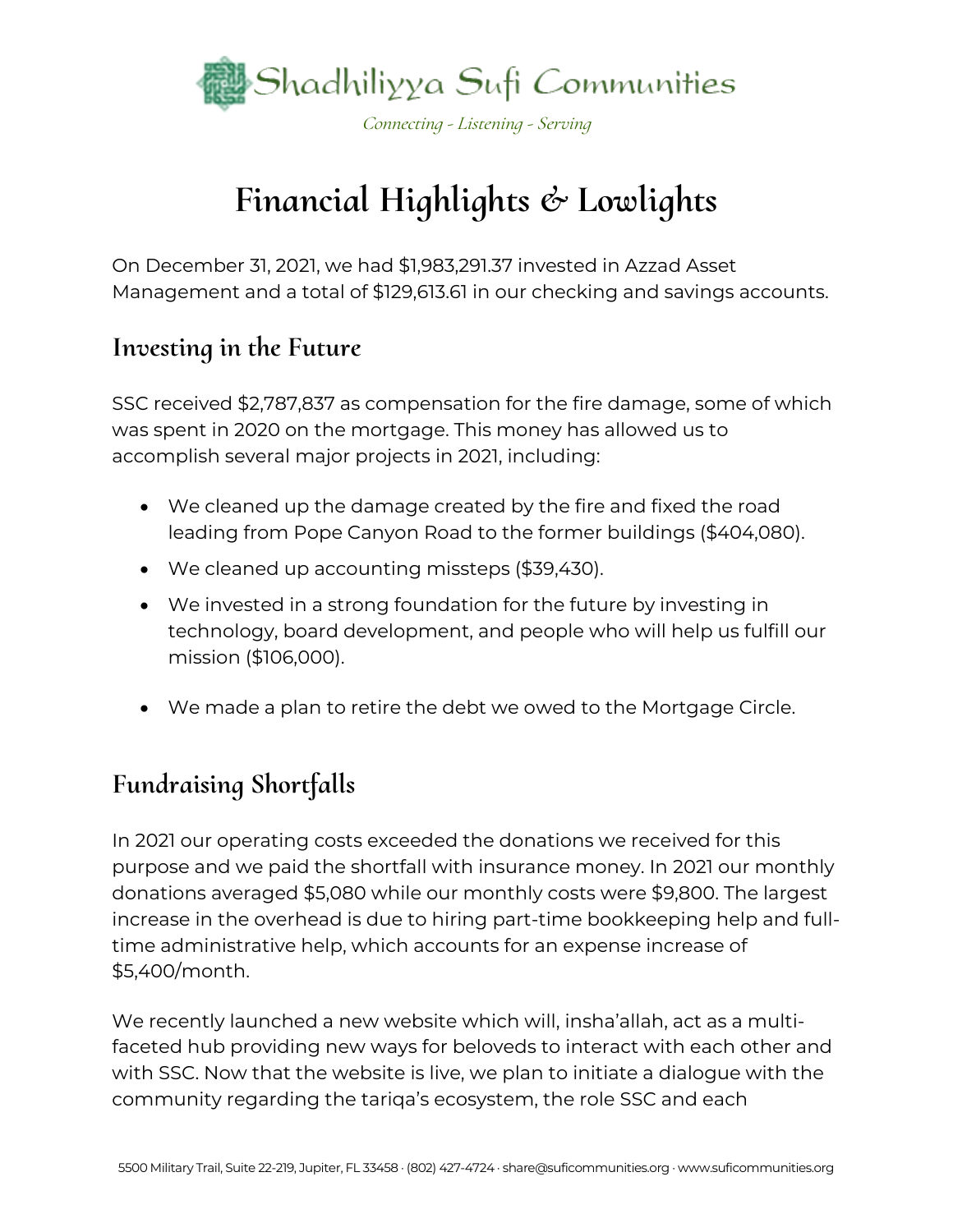

individual plays in the ecosystem, and how we can support each other moving forward, including the offering of recurring monthly donations to support what SSC is providing for the community.

### **2022 Income**

As you can see below, our 2022 projected income and expenses are balanced, by the Mercy of God, Most High. However, our projected income relies upon two factors which you cannot see in the charts below:

- 1. That by August 2022, our total recurring monthly donations have increased to \$4,200 from \$1,685, and
- 2. In 2022 we anticipate receiving at least one large donation that will offset approximately 10% of our expenses, alhamdulillah.

**Beloveds, we can state strongly enough how important it is for us to increase our recurring monthly donations. If 100 additional members of our community give just \$25 a month, we will meet our goal. [Make a](https://support.suficommunities.org/supportourmission)  [recurring donation now.](https://support.suficommunities.org/supportourmission)**

### **Projected 2022 Monthly Donations & Income**

| <b>Total</b>               | \$17,006 |
|----------------------------|----------|
| <b>Processing Fees</b>     | \$120    |
| Amazon                     | \$137    |
| Paid Programs              | \$500    |
| Investments                | \$4,650  |
| <b>Admin Fees</b>          | \$5,762  |
| <b>One-Time Donations</b>  | \$4,152  |
| <b>Recurring Donations</b> | \$1,685  |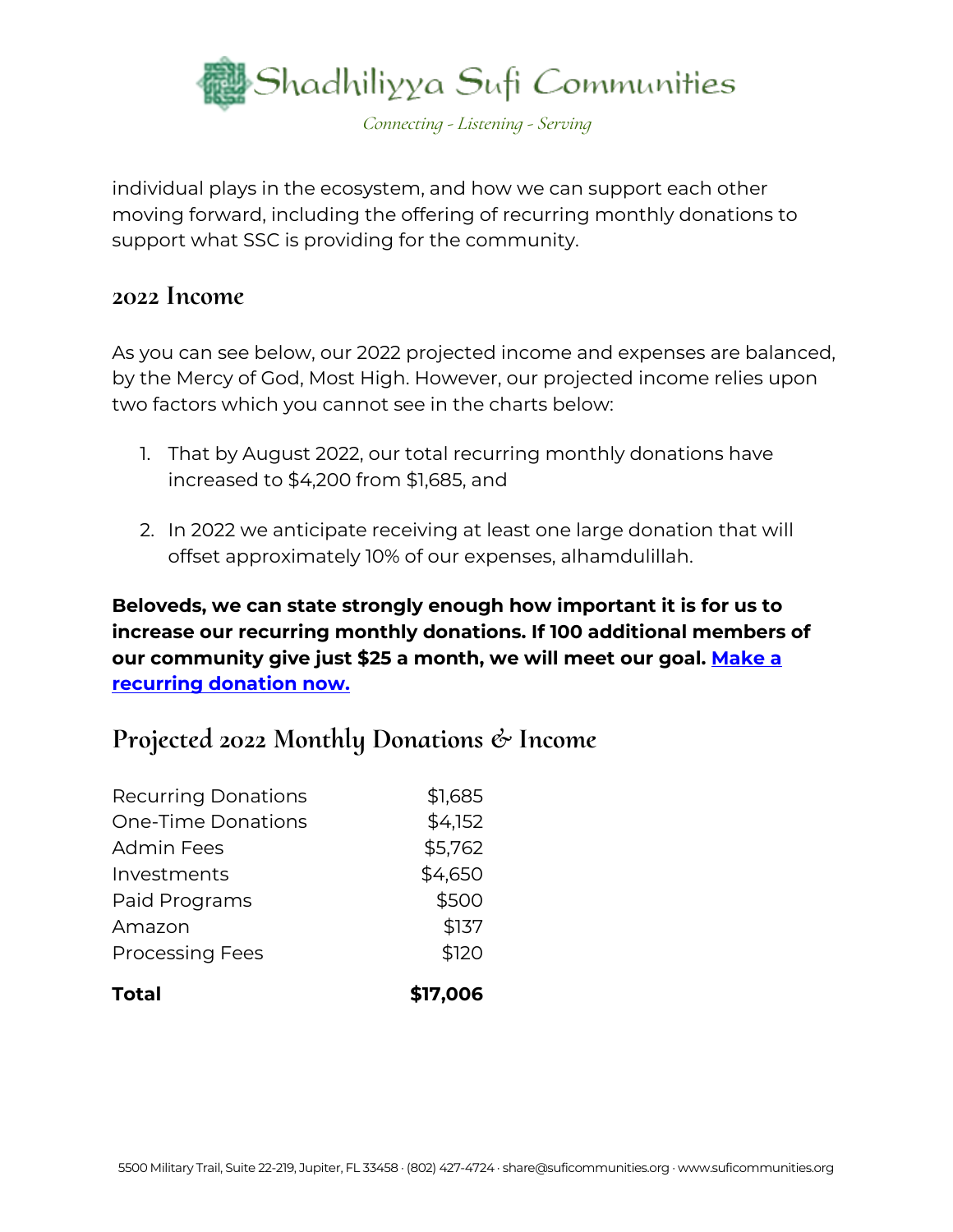

### **Projected 2022 Monthly Expenses**

| <b>Total</b>                           | \$16,136 |
|----------------------------------------|----------|
| <b>Property Taxes</b>                  | \$500    |
| Legal, Bookkeeping & Admin             | \$11,000 |
| Virtual Office & Postage               | \$400    |
| Marketing & Website                    | \$700    |
| Tariga Support                         | \$150    |
| Programs (by donation)                 | \$1100   |
| Insurance (all types)                  | \$541    |
| <b>Bank Service Charges &amp; Fees</b> | \$1,745  |

### **Projected Monthly Surplus: \$860**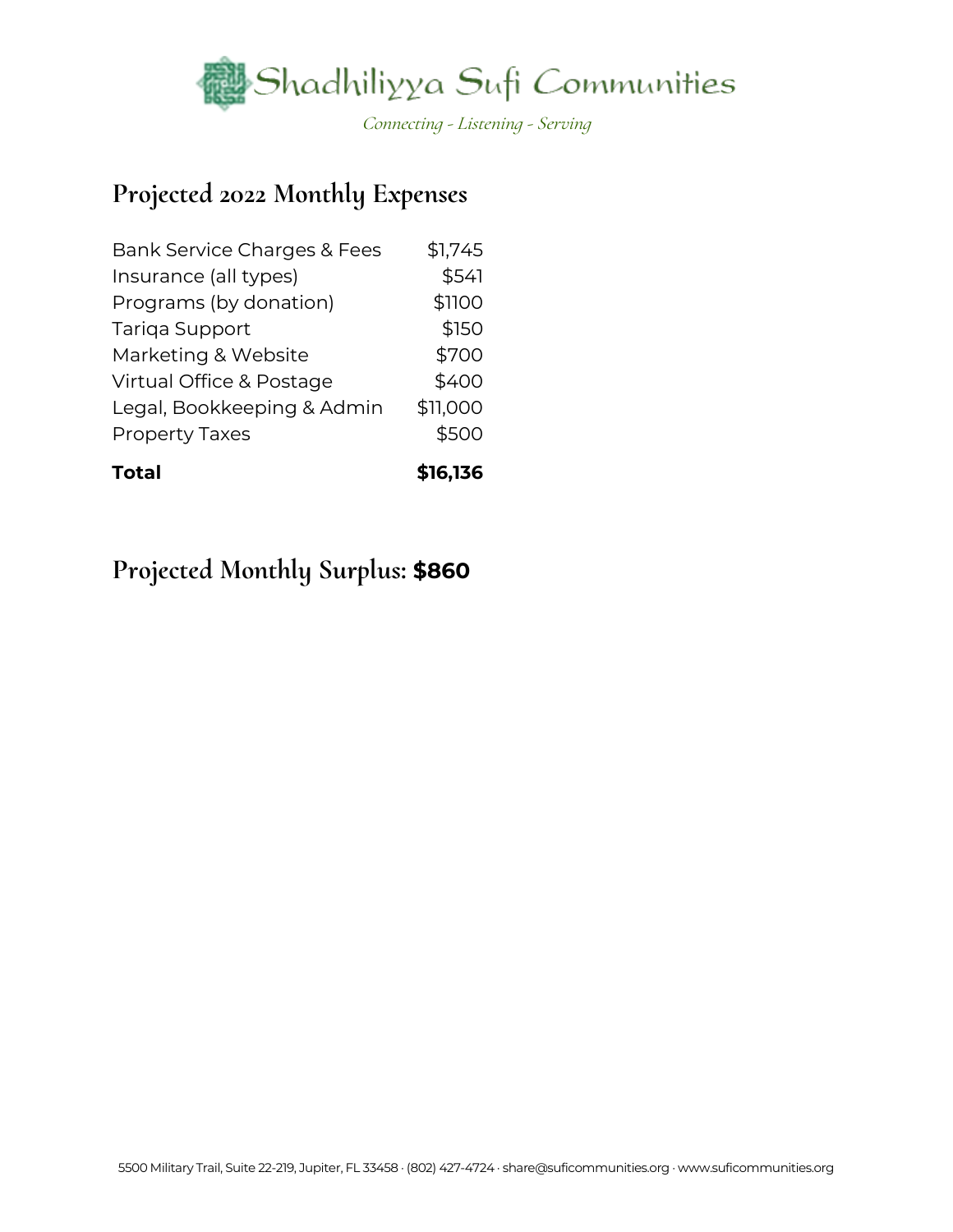

# **Acknowledgements**

#### **Alhamdulillah, we thank and praise Allah for all that He gives us.**

And He gives us so much every single day.

We thank Allah for His Overflowing Mercy that enables us to exist and His Mercy that forgives and veils our faults.

We thank Allah for His Guidance, His Love, His Support, His Provision, His Truth, and His Healing.

We thank Him for every ease and the peace that it brings and for every constriction and for the growth and healing that it brings. We know all is from Allah and we are so grateful for the opportunity to serve and love and give to all of His beloveds in our community.

#### **We thank Allah for our beloved Prophet Muhammad**.

May Allah shower him and his family and his companions and his whole ummah throughout time with blessings and mercy and peace.

### **We thank Allah for all of the prophets**.

May Allah bless all of them and their families and their companions with peace and mercy and blessings. We thank Allah for all of the saints, masters, qutbs, guides, and teachers who have helped us along the way, especially our beloved guide Sidi Muhammad al-Jamal ar-Rifa'I ash-Shadhili.

### **We thank our murshids and all of the teachers and beloveds in the tariqa who have offered their assistance and guidance**.

We especially thank Rida Marz Attar for his vision, knowledge, and support. We are grateful to Mahdi al-Jamal and Ahmed al-Jamal for continuing to teach from the wisdom of their father, and we are grateful to their family for continuing to manage Sidi's legacy projects.

### **We thank those who have provided wise counsel when asked,**

including Hamid Werder, Amina al-Jamal, Amany Shalaby, Imam Said Bin Yunus, and Imam Abdul Karim Pinckney.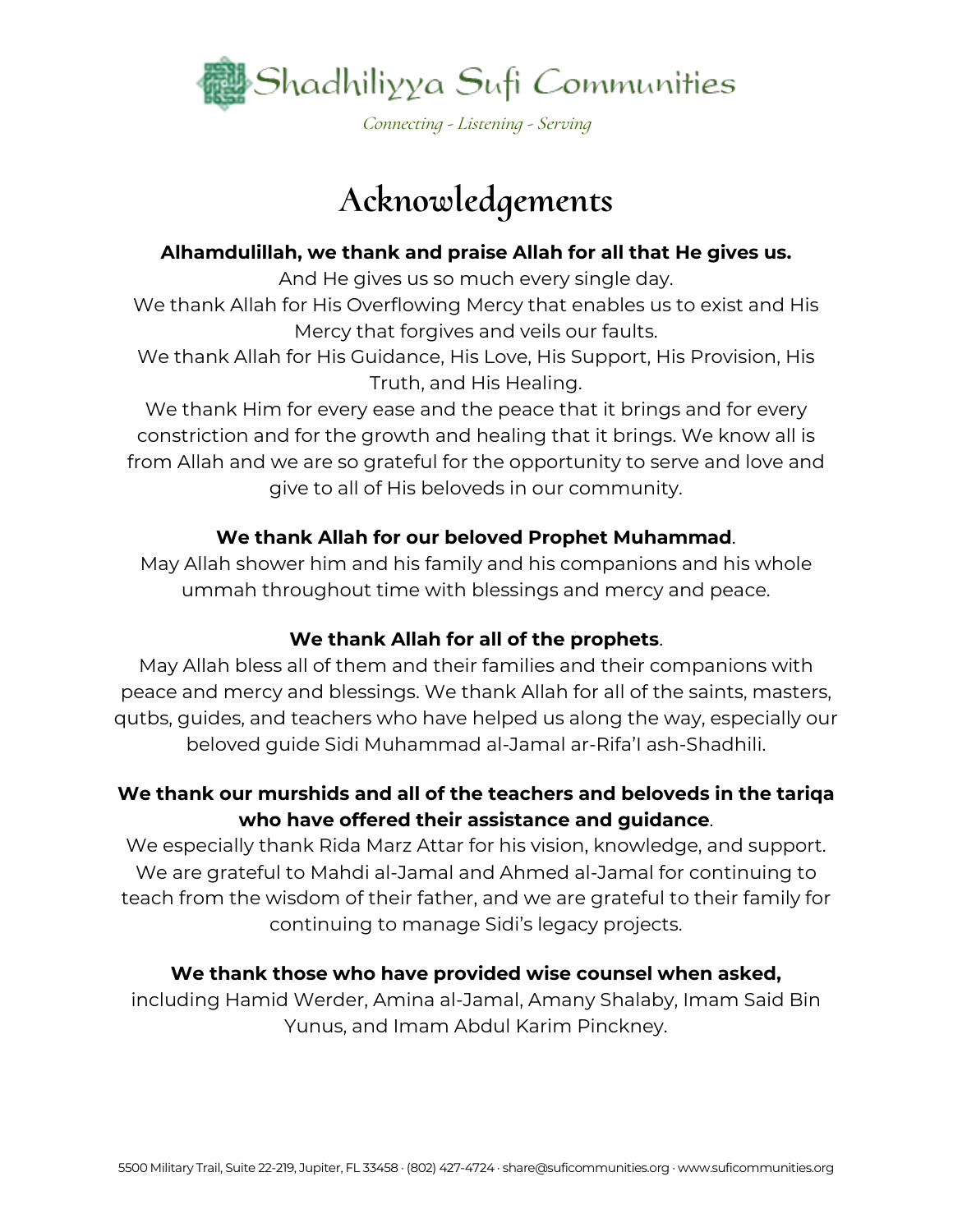

#### **We thank all of our volunteers,**

including Mahabbah Gavin, Yasmine el-Hadi, 'Aamina Maru Real, Latifa Cindy Carlson, Sara Madonna, Qamara Kurtz, and Rachida Fa'id for the selfless giving of their expertise, their time, and their love, and for their devotion to Allah, Most High.

#### **We thank the teachers who make our programming possible**,

including: Maryam Hand and the Mercy Circle team, Said Bin Yunus, Mahdi and Ahmed al-Jamal, Abdul Haqq Godlas, Mohamed Moosa, Abdul Karim Pinckney, and Amany Shalaby. May Allah bless you all for your knowledge, wisdom, and service.

#### **We thank Na'ama McCreedy and all of the worship call hosts**

for all of their loving care, day in and day out, for so many years. Your offerings are a precious blessing.

#### **We want to offer a special thanks to Yunus and Sabura Tierney**

for their ongoing support in helping us to manage business in Pope Valley for many years.

#### **We have so much to be grateful for and we thank Allah again and again and again. Amin.**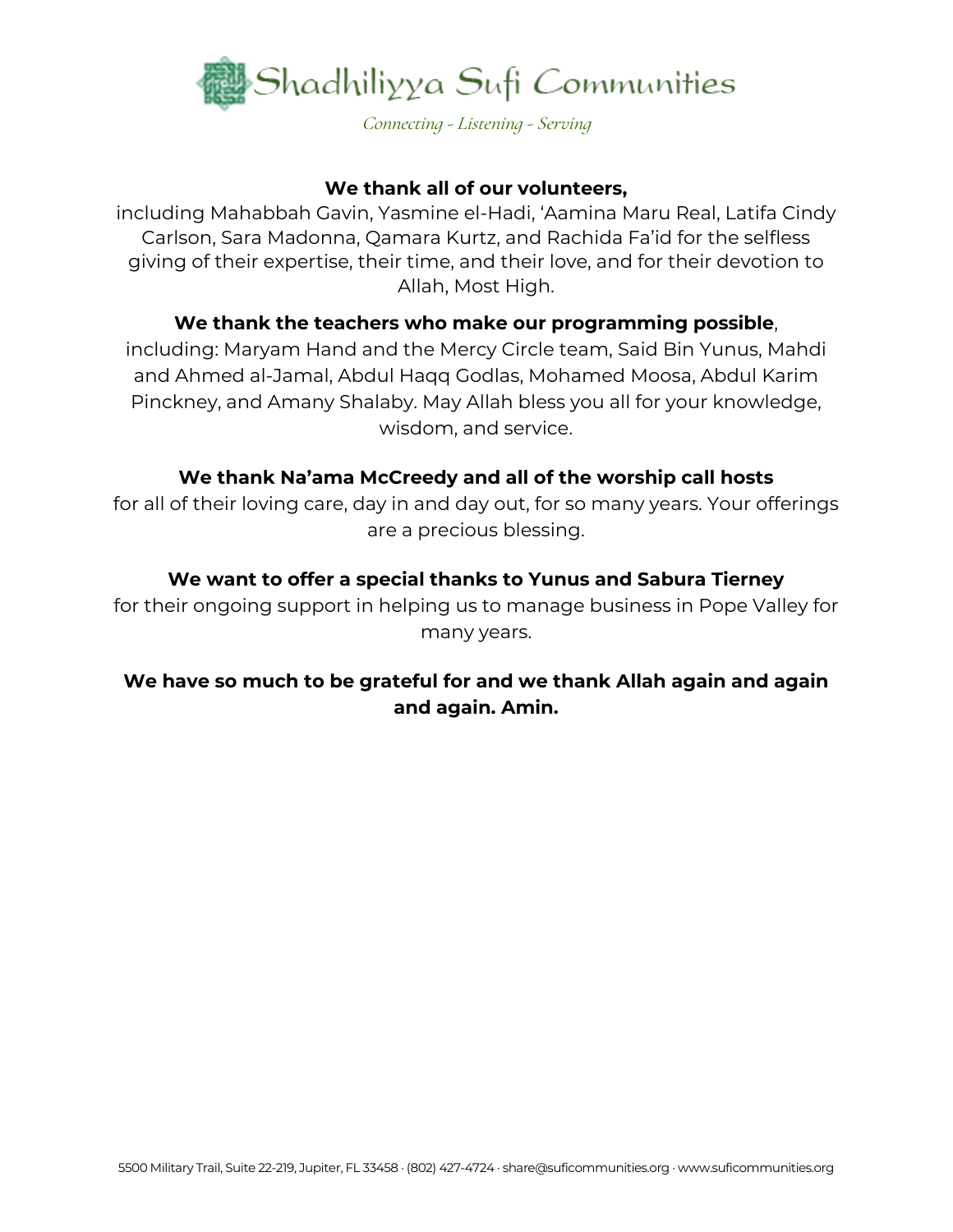

# **Our Vision for the Future**

We are so grateful to continue to serve the beloveds in the tariqa in the ways Allah guides us. Insha'allah, our vision for 2022 is to meet the needs of our community by:

- **Continuing to administer the Beloveds in Need program** to support beloveds in the U.S. who are in financial crisis.
- **Continuing to support Sidi's legacy projects in Jerusalem** by sending your donations to those who are managing them.
- **Continuing to create by-donation programming** so that all people can afford to deepen their knowledge, worship with other beloveds, and increase their proximity to Allah, Most High.
- **Creating free support groups, walking groups, reading and writing groups, and more** so that all beloveds can receive the spiritual and emotional and spiritual aid they need.
- **Initiating an archival project for the teachings and healing remedies** in which we will gather as many of Sidi's teachings as possible and put them in a searchable format online.
- **Increasing the support we offer local communities** by providing promise packets and other materials.
- **Continuing to ask for Allah's guidance** regarding the money from the fire and the best way to manage the options for the Land.
- **Continuing to improve the website** to meet the community's needs.
- **Continually ask Allah for guidance and healing in all of our affairs, manifest and hidden, so that in every moment of our lives we are serving Allah, Most High, in the highest way. Amin.**